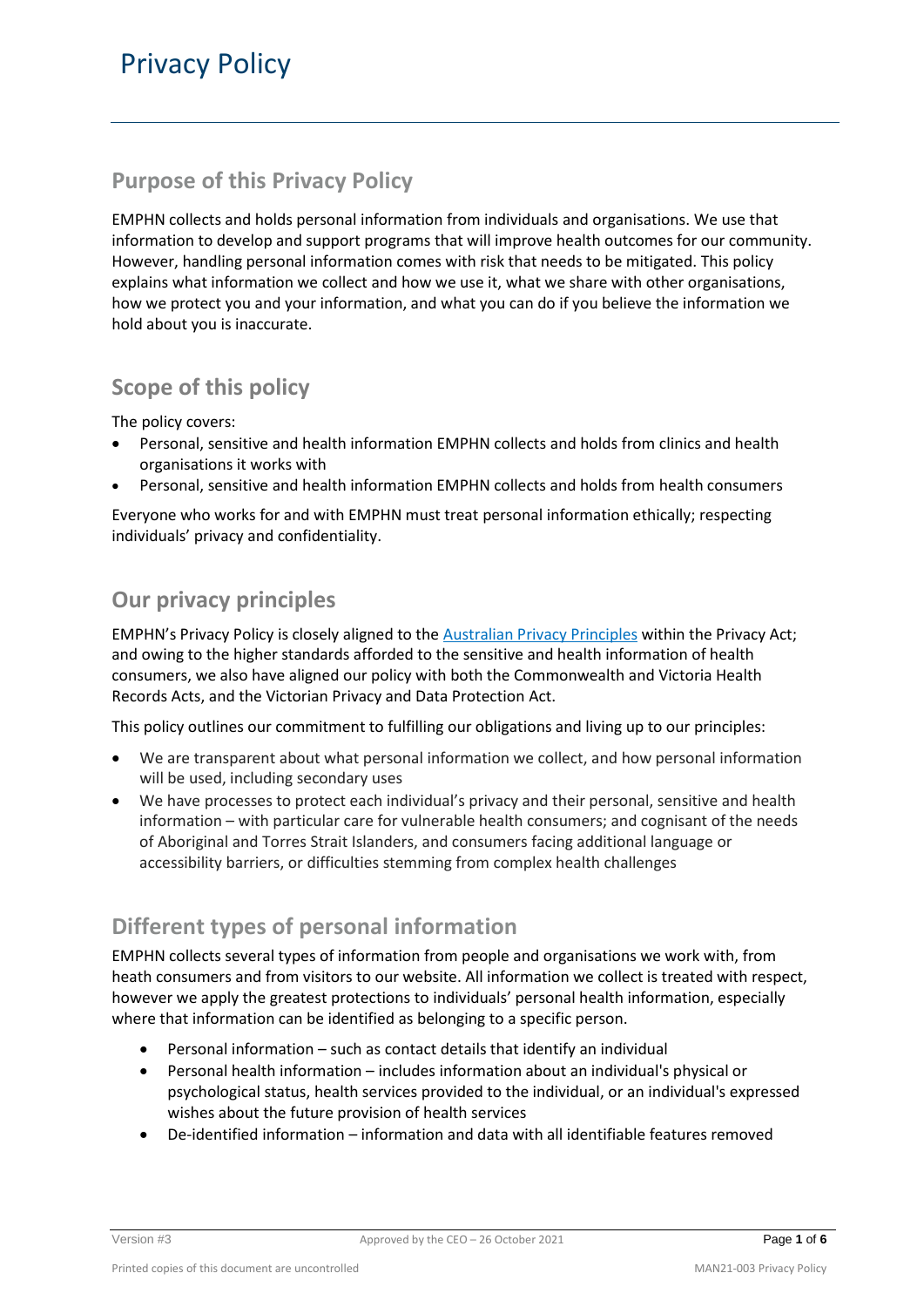## **Why we collect personal information**

#### **Personal health information**

The personal health data EMPHN collects from clinics and other health organisations is already deidentified when we get it, and we aggregate it with data from all over our coverage area to get a greater understanding of the health challenges of our community and the effectiveness of our programs. This aggregated and de-identified data is also commonly shared with other PHNs and government bodies to create approaches and programs across a wider geography or apply for funding based on the proven needs of our communities or groups within our population.

EMPHN also collect personal and personal health information from individual consumers to provide them with the most appropriate advice or refer them to the clinic that is best for them, based on a range of factors such as proximity of a clinic to their home or public transport options, availability of a particular service or specialist, culturally-attuned staff or earlier availability; and to follow up on a referral to ensure the consumer has been able to access the necessary health services.

#### **Personal information**

Collecting information from our partners about their staff and skills, as well as their patient cohort helps EMPHN provide health clinics within our catchment with the appropriate supports and quality improvements. It also means we can make informed decisions on which are the most appropriate clinics to invest in for a given health initiative.

Having the contact details of clinics, and in some cases, health practitioners directly, means EMPHN has the ability to quickly and effectively disseminate the latest news on health trends or make critical announcements, provide tools, explain changes to training requirements, or highlight funding opportunities.

#### **Website cookies**

When anyone accesses our website, we – via Google Analytics – collect metadata, which is considered personal information. Although EMPHN has no way of identifying individuals or their location from the data collected, it helps us understand what pages are of most interest to visitors and therefore ascertain what we should focus on. Information collected includes:

- your server address
- your top level domain name (.gov, .edu, .com)
- date and time of access
- pages accessed and documents downloaded
- previous site you visited
- type of browser used

However, it is important to note, that if you fill out a form on our website, you are providing EMPHN with more information such as your name and contact details (if you provide them) and your location, along with whatever else you type in. This also applies if you respond to a popup asking for your location.

#### **Feedback**

EMPHN welcomes your feedback. While there is the option to let us know your thoughts or experience engaging with us anonymously, if you'd like a response and to be kept informed of how we handle your comments, you need to give us both contact details and information about your role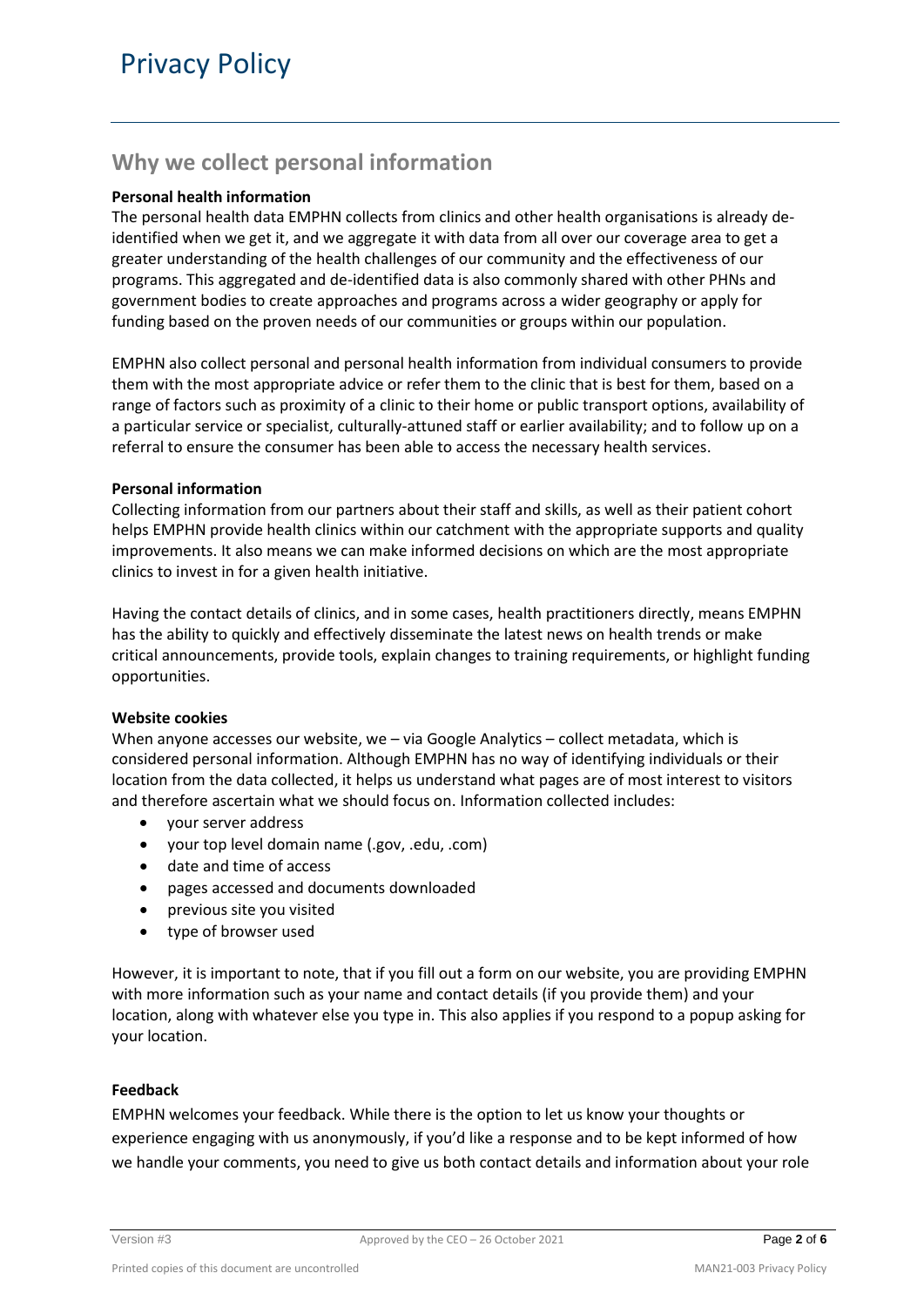# Privacy Policy

in the engagement. Information you share with us will be handled discreetly, and your personal information will be protected and kept confidential, unless we get your express consent to release identifying information.

### **What happens to unsolicited personal information EMPHN receives**

If EMPHN receives personal information we didn't request, our standard process for managing that information is to destroy or de-identify it; and inform the provider of both the receipt and what's been done with the information. The same applies to additional information beyond what we've asked for. This may happen, for example, where requested de-identified information received from a GP clinic has some identifying details. Informing the provider is an essential element in limiting the chance of the same breach reoccurring. These events are also tracked in our risk system.

Exceptions to our 'destroy or de-identify' stance are in line with the Australian Privacy Principles, including if the information could have been collected via our standard ways of collecting personal information, or is already in a Commonwealth record. Where there is doubt, information is to be destroyed or de-identified.

Some personal information is protected by law from being destroyed or de-identified. One example is misdirected mail, which must be returned to Australia Post. Also, if the owner of the personal information is consulted and approves, such as a job seeker who sends a resume, HR can keep the resume on file for a reasonable period of time.

Ultimately, any unsolicited personal information EMPHN receives, or continues to hold, is afforded all the privacy protections outlined in this policy.

### **How EMPHN manages consent**

When we ask you for your personal information, we explain how we plan to use it, and ask for your express consent for each way we plan to use your information. Where express consent is sought and given, for example, EMPHN shares personal and health information with other health services you nominate or have agreed to be referred to, or de-identifies your information to forward it to other government departments or agencies.

Without consent to access and use some of your personal information, we can't provide some services, such as referring to an appropriate service, because we won't get a sufficient understanding of your circumstances to refer ethically. If you refuse to share your personal information, we explain how that impacts the health service that can be provided.

EMPHN relies on the general practices we work with to get consent from patients they see – and the information passed on to EMPHN is de-identified at the clinic before we get it. For that de-identified patient data EMPHN receives from general practices, we don't get any further consent to use the information for health service planning and evaluation activities. However, we do go back to the general practices to get consent from the practice to use de-identified data from their patient cohort for research projects.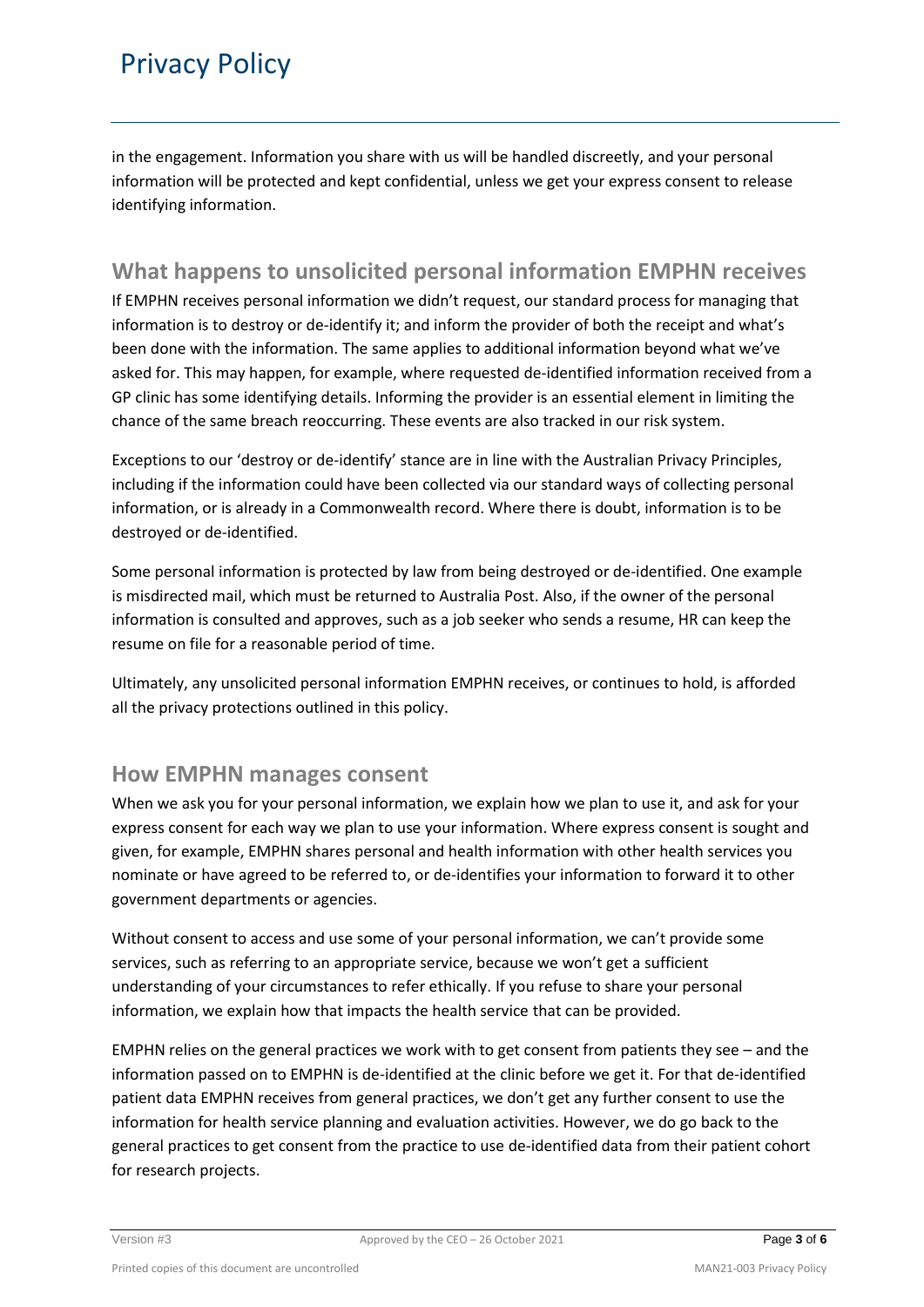#### *Consent Handling Process for direct services*

If you can contact a service delivered by EMPHN directly, our consent systems are more overt – and involve both EMPHN and the service providers we might refer you to. We ask you to share your personal and sensitive information to ensure appropriate and seamless transition between services, and to make sure you get the best care at each stage. To protect you and your information, this involves these types of consent:

1. **Agency Consent** is the consent EMPHN commission service providers take from consumers for providing health services

*To access a service commissioned by EMPHN you must consent to provide your name and a way for a provider to contact you.*

- 2. **Consent to share de-identified data with the Commonwealth Department of Health and the Victorian Government Department of Health** allows sharing of a primary health minimum dataset with government agencies that supports health service planning and evaluations – that is, it supports continual improvement of the programs EMPHN commissions.
- 3. **Consent to the collection and sharing of all relevant information** with other services, carers and supports relevant to assist the individual's overall provision of care – which helps EMPHN build a team working together to care for you.
- 4. **Consent to the collection of information for the purposes of program evaluation** which supports continual improvement of the programs EMPHN commissions by telling us what worked and what didn't work when we delivered a program.

### **Can you correct information EMPHN holds about you?**

If you believe EMPHN has inaccurate information about you, you can access the information EMPHN has under the authority of the Privacy Act (Australian Privacy Principles 12 and 13). And if you find information you think is false, you can ask for it to be corrected. If EMPHN refuses to correct your personal information, we'll give you a written explanation saying why – and even in that case, you can write your information down, including what you want amended, and link your correction statement to the relevant record.

### **Who we share your information with**

Information sharing happens across EMPHN's network of clinics, providers, programs and government departments.

- Personal information EMPHN collects is only passed on with your express consent
- EMPHN ensures that information it receives has been collected with the appropriate consent from you
- For de-identified patient data collected from GPs, EMPHN does not need consent for health service planning and evaluation activities; however EMPHN requires consent from GPs to use deidentified data for research activities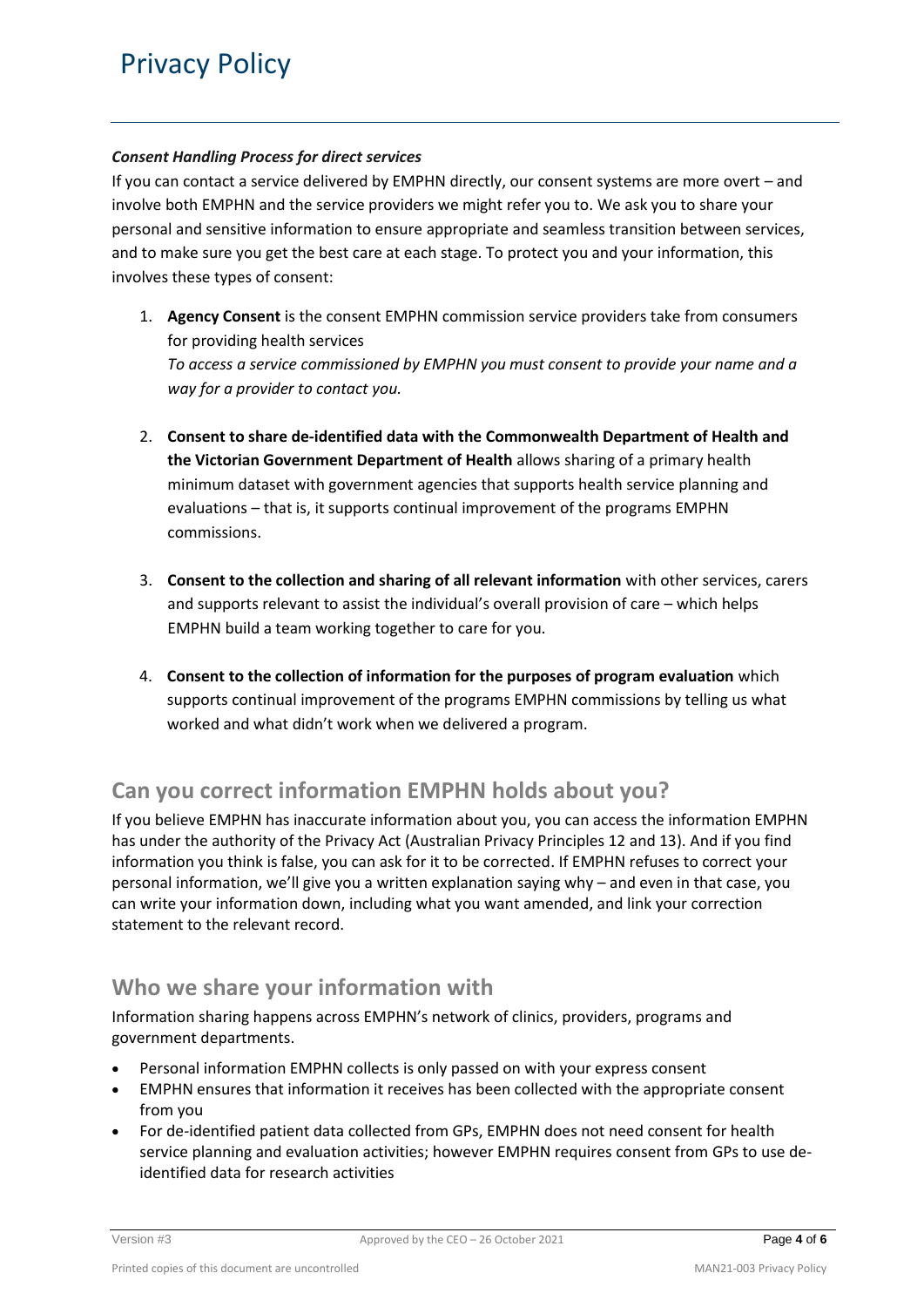# Privacy Policy

- If there is a need for EMPHN to use data storage facilities outside of Australia this will be managed to ensure the third-party is accountable to the same standards an Australian-based data storage facility holding health records is
- In some circumstances, EMPHN may be required to share personal information by either state or federal legislation

### **Extra privacy protections for research and program evaluations**

To understand the effectiveness of our programs in our community, or to get a clearer view of the gaps, we run evaluation programs that can involve collecting more personal information than we normally do. So, there are additional privacy protections in place during evaluations, especially for those which require an ethics review by a Human Research Ethics Committee (HREC). Privacy triggers for a review by a committee include:

- If the purpose of the evaluation is beyond quality improvement
- If the evaluation findings are to be published or presented at a conference
- If the activity potentially infringes the privacy of participants, providers or organisations
- Secondary use of data (that is, using data or analysis from quality improvement or evaluation activities for another purpose)
- Gathering information about the participant beyond that collected routinely
- Comparison of cohorts
- Targeted analysis of data involving minority/vulnerable groups whose data is to be separated out of that data collected or analysed as part of the main evaluation activity<sup>1</sup>

### **How EMPHN protects your personal information**

- Access to personal and health information is strictly limited to key roles within the organisation, such the Health Delivery team.
- Personal information provided by clinics is de-identified at the clinic level before it's given to EMPHN electronically; if EMPHN staff discover data that hasn't been de-identified, it's immediately destroyed, and we notify the clinic of the breach, and get them to fix the issue.
- Data security is managed by the Data Analytics team, and according to standards for what and how data is collected, its management and access, and how it is shared with other government agencies.
- Disclosure of personal information is only allowed where legislation requires it, or for data storage with third-parties operating at the same level of privacy legislation and regulation as EMPHN.
- Whether documents are electronic, or in hard copy, all documents containing personal information are stored securely; and where those documents contain personal health information, they are destroyed after seven years. All records are archived and destroyed in a timed and stepped sequence that prioritises personal information privacy.
- Contracts provide another protection. Business information must be kept confidential, both according to common law (law made by the courts), and as defined on contracts EMPHN has with our service providers. These contracts also address privacy, and specifically require

1

<sup>&</sup>lt;sup>1</sup> Adapted from the National Health and Medical Research Council's Ethical Considerations in Quality Assurance and Evaluation Activities